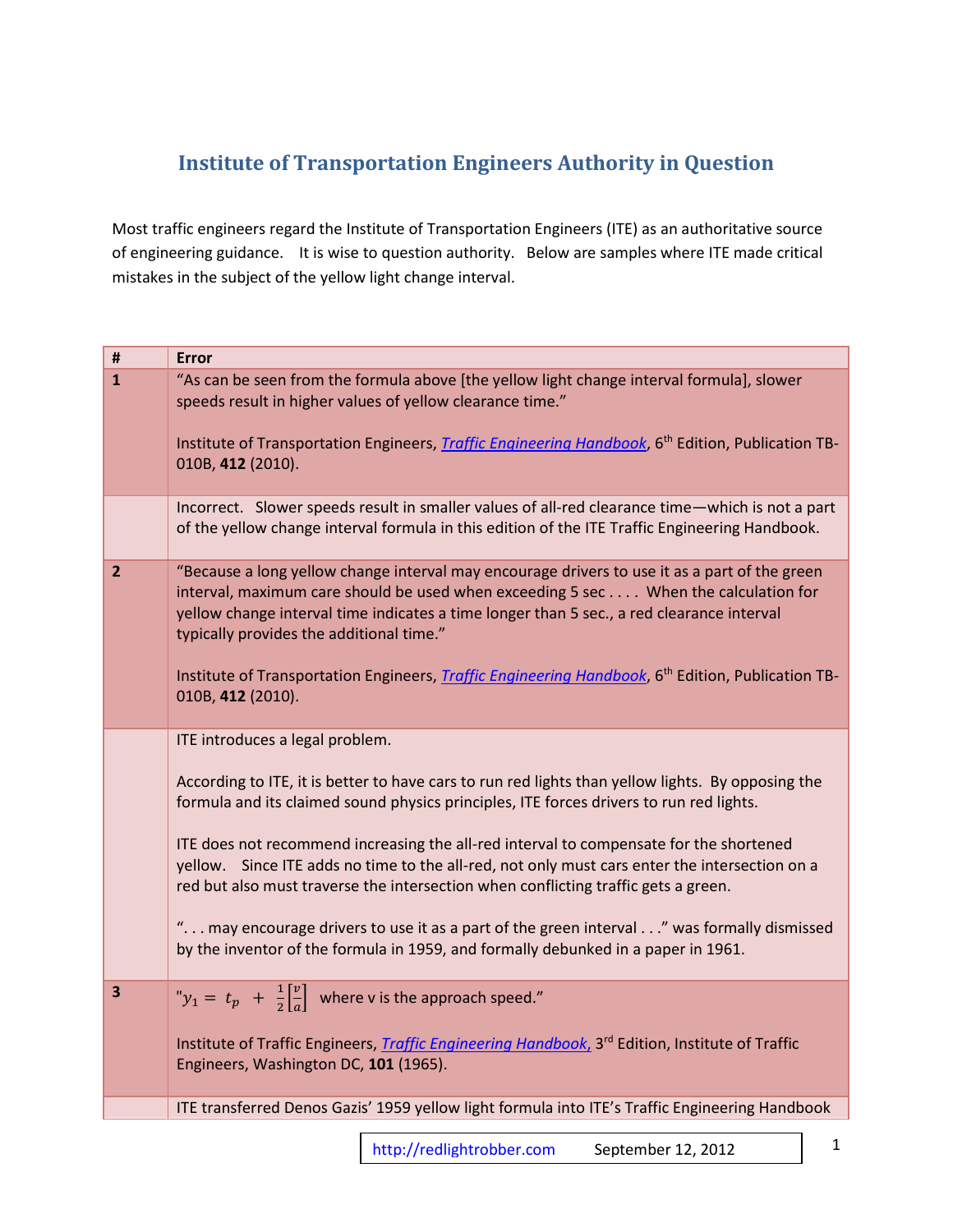|                         | 3rd Edition out of context. ITE introduced three problems which propagate to this day:                                                                                                                                                                                                                                                                                                                                                                                                                                      |
|-------------------------|-----------------------------------------------------------------------------------------------------------------------------------------------------------------------------------------------------------------------------------------------------------------------------------------------------------------------------------------------------------------------------------------------------------------------------------------------------------------------------------------------------------------------------|
|                         | 1. ITE's "v" is not "v <sub>0</sub> " in Gazis's original formula. Gazis's v <sub>0</sub> is the initial maximum<br>allowable speed measured at the critical distance from the intersection.                                                                                                                                                                                                                                                                                                                                |
|                         | ITE redefines v <sub>0</sub> ambiguously as "approach speed v." Since 1965 engineers have<br>capriciously redefined v to mean the velocity at any point along the approach, or the<br>average of posted speed limit and the vehicle entry speed for turning. The<br>redefinitions oppose the original intent of the formula and the physics behind the<br>formula.                                                                                                                                                          |
|                         | 2. ITE uses the formula for turning movements. That is an oxymoron. Gazis's formula<br>does not apply to turning movements nor could it ever. Gazis's formula only works in<br>the case where a driver can proceed unimpeded to the intersection at the constant<br>maximum allowable speed. Acts of deceleration; for example, slowing down to<br>execute a turning movement, prematurely expend a formula-computed yellow time<br>and force the driver to run a red light.                                                |
|                         | ITE changed >= to = ITE's formula is an equality; Gazis's original formula is an<br>3.<br>inequality. The yellow interval has to be at least the formula value, preferably more<br>since the formula value leaves a significant indecision zone. The removal of the ">"<br>from its context gives the false justification to traffic engineers to systematically<br>subject drivers to indecision zones. That is why for the last 50 years we have seen<br>copious amounts of slamming on the brakes and beating the light. |
| $\overline{\mathbf{a}}$ | "The through vehicle procedure may produce an adequate initial yellow change interval<br>length if the normal perception-reaction time is used and if the vehicle speed used is the<br>average of the through vehicle speed and the turn execution speed."                                                                                                                                                                                                                                                                  |
|                         | Institute of Transportation Engineers, Determining Vehicle Signal Change and Clearance<br>Intervals, Publication IT-073, 4 (1994).                                                                                                                                                                                                                                                                                                                                                                                          |
|                         | Incorrect. The Formula requires the <i>initial</i> , not the average through vehicle speed. Vehicles<br>intending to turn left can and do legally travel at the through speed at the critical distance from<br>the intersection and they need the distance to be able to stop from the legal speed limit.                                                                                                                                                                                                                   |
|                         | On a 45 mph level road, the critical distance is a football field's length away from the stop line.                                                                                                                                                                                                                                                                                                                                                                                                                         |
| 5                       | $CP = t + \frac{v}{2a} + \frac{v}{20[64.4]q}$                                                                                                                                                                                                                                                                                                                                                                                                                                                                               |
|                         | Institute of Transportation Engineers, <i>Traffic Engineering Handbook</i> , 5 <sup>th</sup> Edition, 481 (1999).                                                                                                                                                                                                                                                                                                                                                                                                           |
|                         | The algebra is wrong. It is supposed to be:                                                                                                                                                                                                                                                                                                                                                                                                                                                                                 |
|                         | $CP = t + \left[\frac{v}{2a + (.644]g}\right]$                                                                                                                                                                                                                                                                                                                                                                                                                                                                              |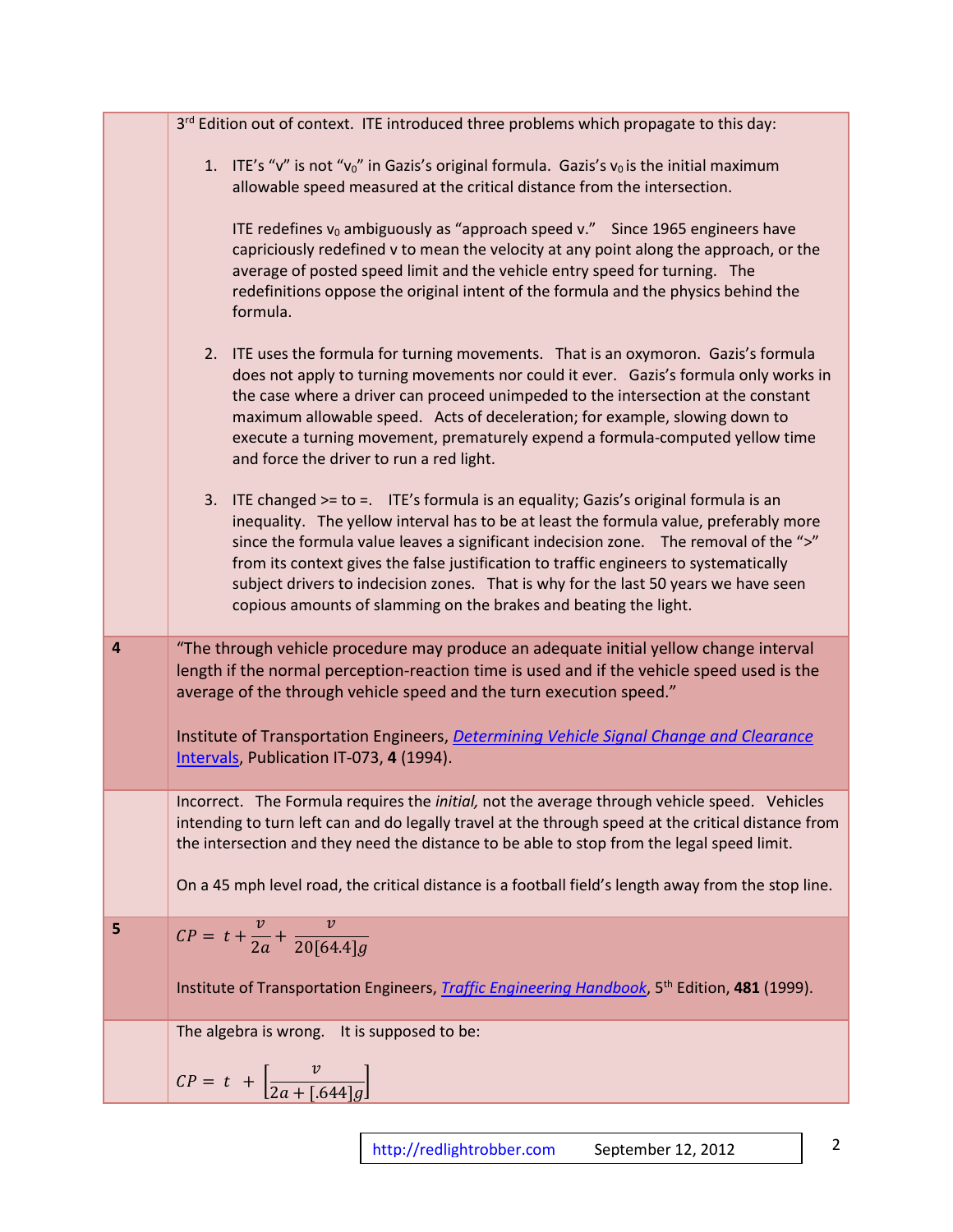| $6\phantom{1}6$ | ITE willfully fabricates dilemma zones where drivers do not know what to do.                                                                                                                                                                                                                                                                                                                                                                                                                                                                                                                                                                                                                                                                                                                                                                                                                                                                                                                                                                                  |
|-----------------|---------------------------------------------------------------------------------------------------------------------------------------------------------------------------------------------------------------------------------------------------------------------------------------------------------------------------------------------------------------------------------------------------------------------------------------------------------------------------------------------------------------------------------------------------------------------------------------------------------------------------------------------------------------------------------------------------------------------------------------------------------------------------------------------------------------------------------------------------------------------------------------------------------------------------------------------------------------------------------------------------------------------------------------------------------------|
|                 | "Dewar et. al, examined the effect of different yellow signal durations (3, 4, 5 and 6 sec.) to<br>determine the point at which most drivers would stop rather than proceed through the<br>intersection. The study was carried out at four urban intersections in 30-mph (50-km/hr)<br>speed zones. Only vehicles traveling with no other vehicles within five car lengths were<br>selected. The yellow signal was activated when the subject vehicle (traveling at no more than<br>the speed limit) was at a distance corresponding to the travel distance to the intersection stop<br>line that would be covered in 3, 4, 5, or 6-sec. signal. Approximately 90 percent of drivers<br>failed to stop for the 3-sec. signal; however, a similar proportion did stop for the 6-sec signal.<br>The theoretical point at which half the drivers would stop (the maximum dilemma) was<br>determined to be 3.8 sec."<br>Institute of Transportation Engineers, <i>Traffic Engineering Handbook</i> , 6 <sup>th</sup> Edition, Publication TB-<br>010B, 33 (2010). |
|                 | The ITE formula yields a 3.2 second interval for a 30-mph level road.                                                                                                                                                                                                                                                                                                                                                                                                                                                                                                                                                                                                                                                                                                                                                                                                                                                                                                                                                                                         |
|                 |                                                                                                                                                                                                                                                                                                                                                                                                                                                                                                                                                                                                                                                                                                                                                                                                                                                                                                                                                                                                                                                               |
|                 | From 3 to 6 second range where 3.8 is the worse, ITE uses 3.2 seconds. ITE recommends that<br>engineers subject drivers to the near maximum dilemma.  Instead of minimizing the dilemma<br>zone, ITE maximizes it.                                                                                                                                                                                                                                                                                                                                                                                                                                                                                                                                                                                                                                                                                                                                                                                                                                            |
|                 | Dewar's experiment also lacks the scientific method. The experiment starts with a biased<br>initial condition. Drivers for the past 50 fifty have been conditioned to short yellow lights; that<br>is, yellow lights that are half the time it takes a driver to stop. A driver seeing a light turn<br>yellow on a 30 mph road from 6 seconds out has been trained to think that such a light will<br>turn red long before he gets to the intersection. He will stop.                                                                                                                                                                                                                                                                                                                                                                                                                                                                                                                                                                                         |
| $\overline{7}$  | "Perception-reaction time can range from less than 1 second to 2.5 seconds, depending on the                                                                                                                                                                                                                                                                                                                                                                                                                                                                                                                                                                                                                                                                                                                                                                                                                                                                                                                                                                  |
|                 | expectation of the incident. For example, a driver may expect to see a yellow signal at an<br>intersection buy may not expect a pedestrian in the crosswalk."                                                                                                                                                                                                                                                                                                                                                                                                                                                                                                                                                                                                                                                                                                                                                                                                                                                                                                 |
|                 | Institute of Transportation Engineers, <i>Traffic Engineering Handbook</i> , 6 <sup>th</sup> Edition, Publication TB-<br>010B, 403-404 (2010).                                                                                                                                                                                                                                                                                                                                                                                                                                                                                                                                                                                                                                                                                                                                                                                                                                                                                                                |
|                 | ITE sets perception time to 1 second in the formula.                                                                                                                                                                                                                                                                                                                                                                                                                                                                                                                                                                                                                                                                                                                                                                                                                                                                                                                                                                                                          |
|                 |                                                                                                                                                                                                                                                                                                                                                                                                                                                                                                                                                                                                                                                                                                                                                                                                                                                                                                                                                                                                                                                               |

**The Contract** 

٦